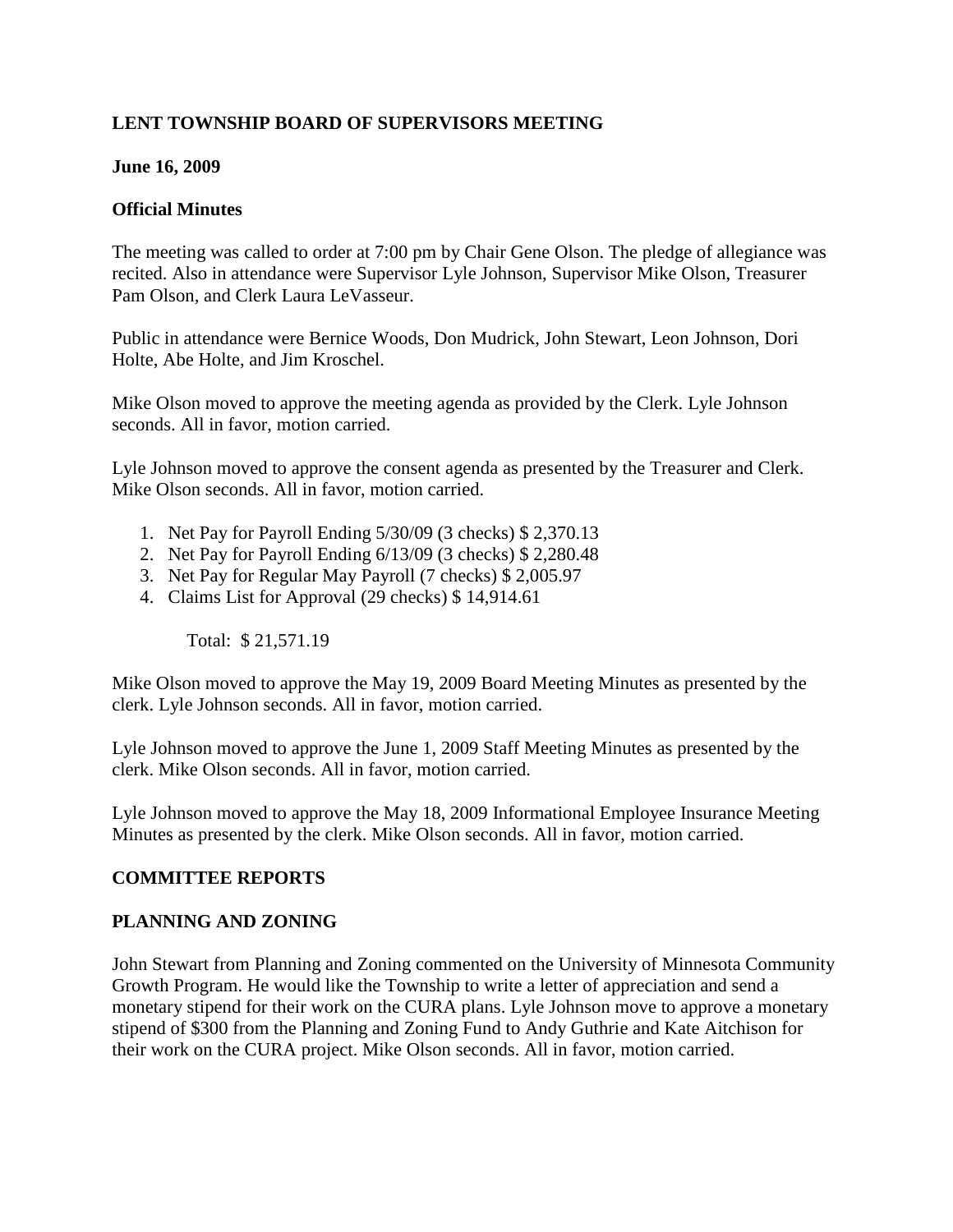A Township resident developed a sample of communications website. The website would allow communications through the residents and the Board Members. The Board Members decided this was not appropriate for the Board members to enter into conversation on a website because that would be speaking on official behalf not at an official public meeting.

Kim Marie Granger from P & Z started working on a protocol for informing and enforcing zoning violations.

Gene Olson reported that he has been attending meetings for LS Power Plant.

# **ROADS**

Lyle Johnson reported on roads. There was a tree down on 335th. Maintenance removed the down tree. Construction has started on Lyons.

Jim Kroschel, Lent Township Resident, was in attendance to ask talk about a neighbor driving through ditches to access private land. Gene Olson will look at plats of the road and properties along the road to see where the property lines are.

# **OLD BUSINESS**

Mike Olson moved to approve the 2 year proposal for Olson Brother's Web Service. Lyle Johnson seconds. All in favor, motion carried.

## **NEW BUSINESS**

Dori Holte was in attendance to ask about renting the Town Hall at a reduced rate for a youth fencing program. There would be four to ten kids for a few hours to practice fencing. Gene asked if she would gather more information on dates when they wanted to use the hall and how many kids would be attending the fencing.

Lyle Johnson moved to review the Lent Township Credit Card Policy. Mike Olson seconds. All in favor, motion carried. After reviewing the credit card policy, three changes were made. Lyle Johnson moved to adopt the following Credit Card Policy as permitted by Minnesota State Statute 471.382 which authorizes a township to make credit card purchases provided the township has adopted a written policy governing the management practices and internal control procedures. The following policy shall govern the use of Lent Township's credit card use. See attached approved Credit Card Policy.

Lyle Johnson moved to authorize attorney Troy Gilchist to act on behalf as Attorney for the LS Power Plant on behalf of Lent Township. Mike Olson seconds. All in favor, motion carried. Laura will email the minutes to Attorney Troy Gilchrist.

Summer short course will be July 13, 2009 in St. Cloud. Gene Olson, Lyle Johnson, Mike Olson, Pam Olson, and Laura LeVasseur will be attending. Bernice Woods will fill in for Laura at the office the day of.